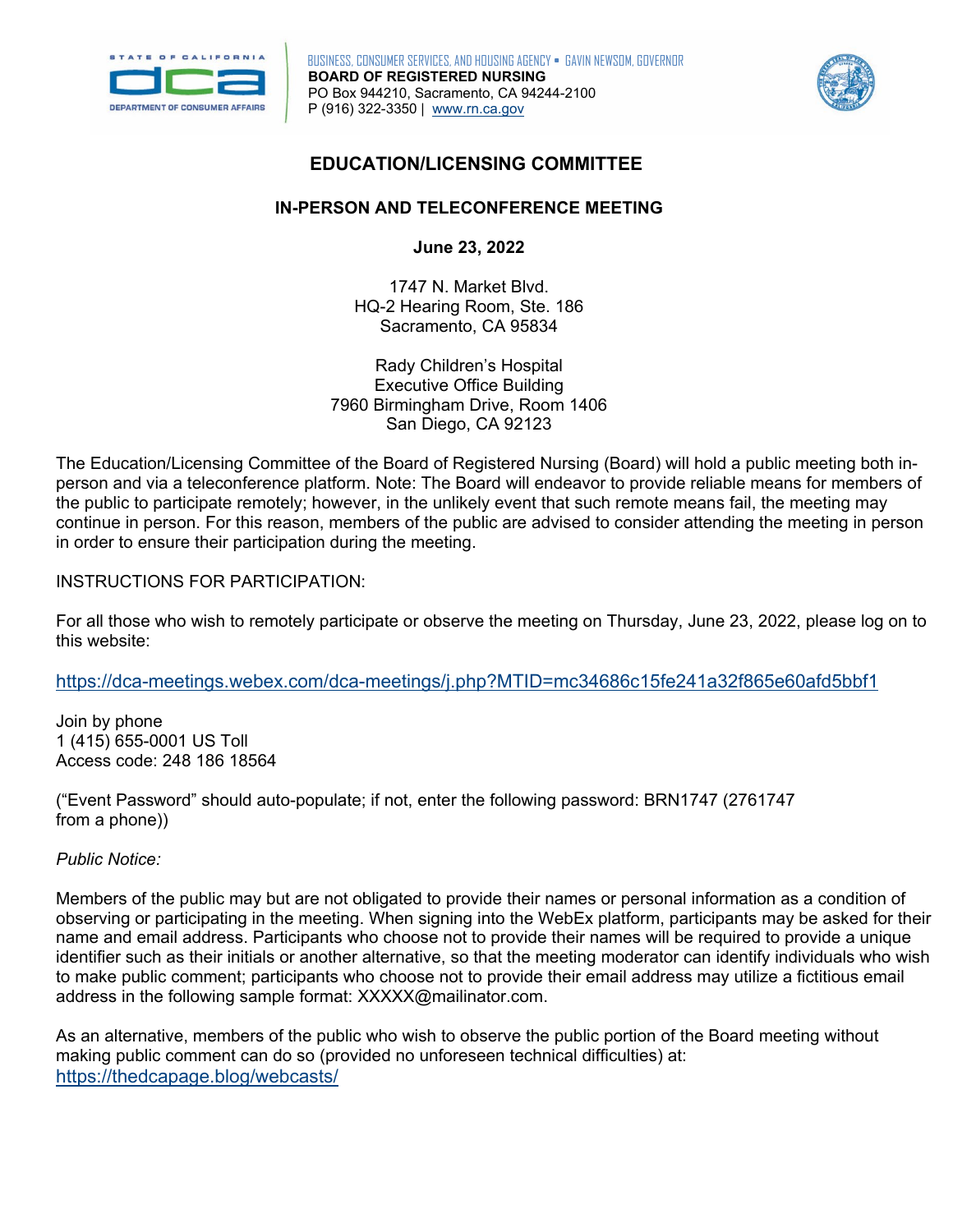Public comments will be limited to two minutes unless, in the discretion of the Board, circumstances require a shorter period; members of the public will not be permitted to "yield" their allotted time to other members of the public to make comments.

# **AGENDA**

*The Education/Licensing Committee meeting will begin following the conclusion of the Board of Registered Nursing meeting* 

### *NOTE: ACTION MAY BE TAKEN ON ANY ITEM LISTED ON THIS AGENDA, INCLUDING INFORMATION ONLY ITEMS.*

- **8.0 Call to Order, Roll Call, and Establishment of a Quorum**
- **8.1 Public Comment for Items Not on the Agenda; Items for Future Agendas**

 place the matter on the agenda of a future meeting. (Gov. Code, §§ 11125 & 11125.7, **Note:** The Committee may not discuss or take action on any matter raised during the Public Comment section that is not included on this agenda, except to decide whether to subd. (a).)

- **8.2 Review and Vote on Whether to Approve Previous Meeting Minutes:** 
	- $\blacktriangleright$  March 24, 2022
- **Facility Approval or Other Action (16 CCR § 1427) (Consent) Schools Under 8.3 Discussion and Possible Action Regarding Whether to Recommend Ratification of Minor Curriculum Revisions and Acknowledge Receipt of Program Progress Reports (16 CCR § 1426), and Whether to Recommend Ratification of Clinical Consideration Identified in Meeting Materials.**
- **8.4 Discussion and Possible Action Regarding Whether to Recommend Approval, Acceptance or Other Action for Approved Nursing Programs (Consent)**
- **1421 & 1423) 8.5 Continuing Approval of Prelicensure Nursing Programs (BPC § 2788; 16 CCR §§** 
	- 8.4.1 California State University Bakersfield Baccalaureate Degree Nursing Program<br>8.4.2 Holy Names University Baccalaureate Degree Program
	- 8.4.2 Holy Names University Baccalaureate Degree Program
	- 8.4.3 Cypress College Associate Degree Nursing Program
	- 8.4.4 Moorpark College Associate Degree Nursing Program

### **Continuing Approval of an Advanced Practice (Nurse Practitioner) Nursing Program**

8.4.5 California State University Bakersfield Advanced Practice Nursing Program (BPC § 2788, 16 CCR §§ 1421 & 1423)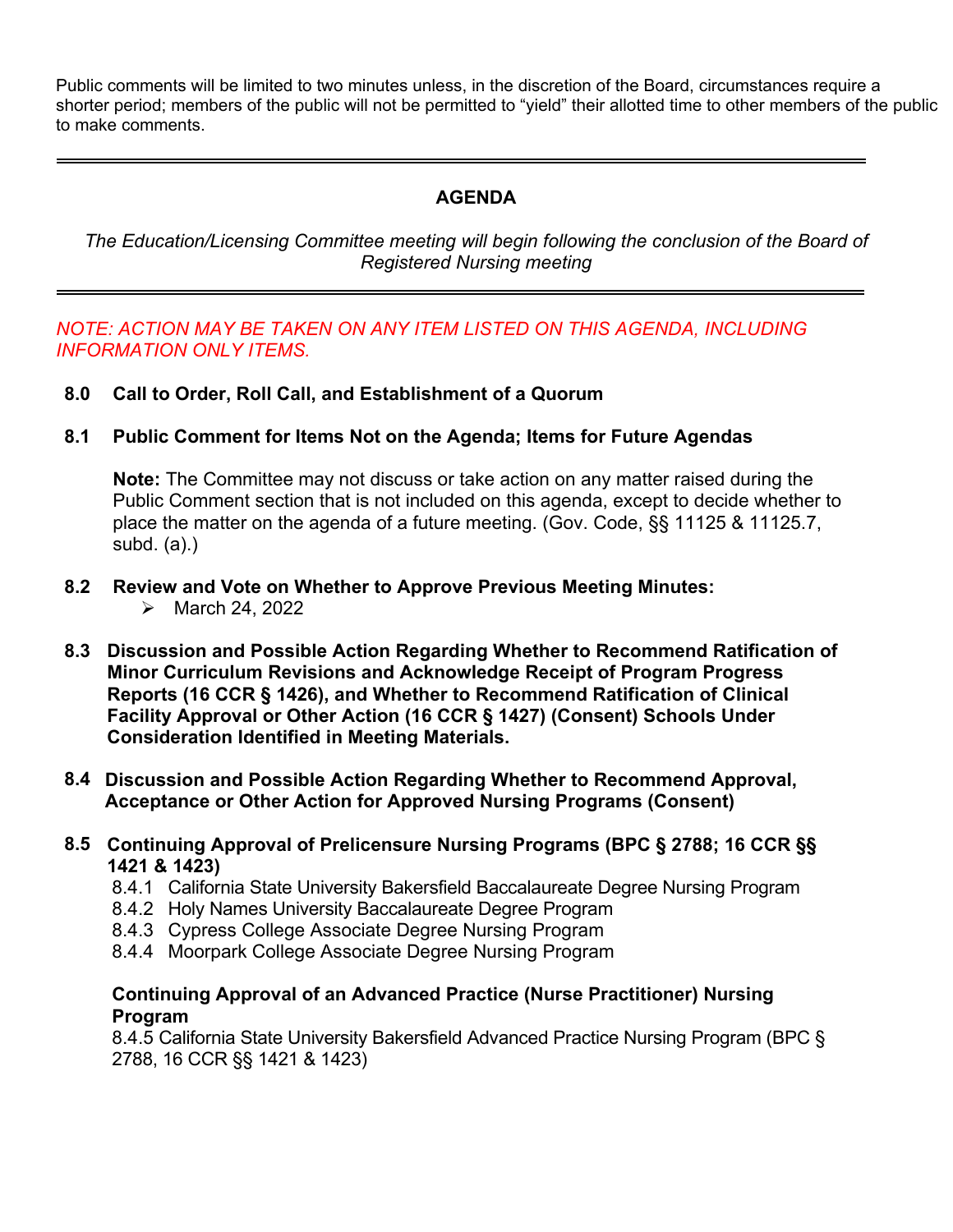### **Prelicensure Nursing Program Unit Adjustment or Other Changes (16 CCR §§ 1426 & 1432) (Substantive Change) (No Enrollment Increase)**

- 8.4.6 California State University Fresno, Baccalaureate Degree Program
- 8.4.7 Cuesta College Associate Degree Nursing Program
- 8.4.8 Fresno City College Associate Degree Nursing Program
- 8.4.9 Ohlone College Associate Degree Nursing Program
- **8.5 Discussion and Possible Action Regarding Acceptance of Program Progress Report with Discussion and Possible Action to Address Any Performance Gaps Including Actions Described in California Code of Regulations, Title 16, Section 1423.2, Subdivision (a) (Present)**

East Los Angeles College Associate Degree Nursing Program

 **2788; 16 CCR §§ 1421 & 1423) (Present) 8.6 Discussion and Possible Action Regarding Whether to Recommend Continuing Approval or Other Action for an Approved Prelicensure Nursing Program (BPC §** 

8.6.1 City College of San Francisco Associate Degree Nursing Program 8.6.2 Golden West College Associate Degree Nursing Program

- 2788; 16 CCR §§ 1421 & 1423) (Present) **8.7 Discussion and Possible Action Regarding Initial Self-Study for New Prelicensure Program, William Jessup University Baccalaureate Degree Nursing Program (BPC §**
- **2788; 16 CCR §§ 1421 &1423) (Present) 8.8 Discussion and Possible Action Regarding Acceptance of Substantive Changes to an Approved Program (Present)**

8.8.1 Loma Linda University School of Nursing Baccalaureate Degree Program (Enrollment Increase) (16 CCR §§ 1426 & 1432)

8.8.2 Chamberlain University's College of Nursing Rancho Cordova Associate Degree Nursing Program (Enrollment Increase) (16 CCR §§ 1426 & 1432)

8.8.3 College of the Desert Associate Degree Nursing Program (Enrollment Increase) (16 CCR §§ 1426 & 1432)

8.8.4 San Joaquin Valley College Associate Degree Nursing Program (Addition of a New Campus or Location) (16 CCR 1432)

# **8.9 Adjournment**

# **NOTICE:**

All times are approximate and subject to change. Items may be taken out of order to maintain a quorum, accommodate a speaker, or for convenience. The meeting may be canceled without notice. For verification of the meeting, call (916) 574-7600 or access the Board's Web Site at [http://www.rn.ca.gov.](http://www.rn.ca.gov/) Board members who are not members of this committee may attend meetings as observers only and may not participate or vote.

Public comments will be taken on agenda items at the time the item is heard. Total time allocated for public comment may be limited.